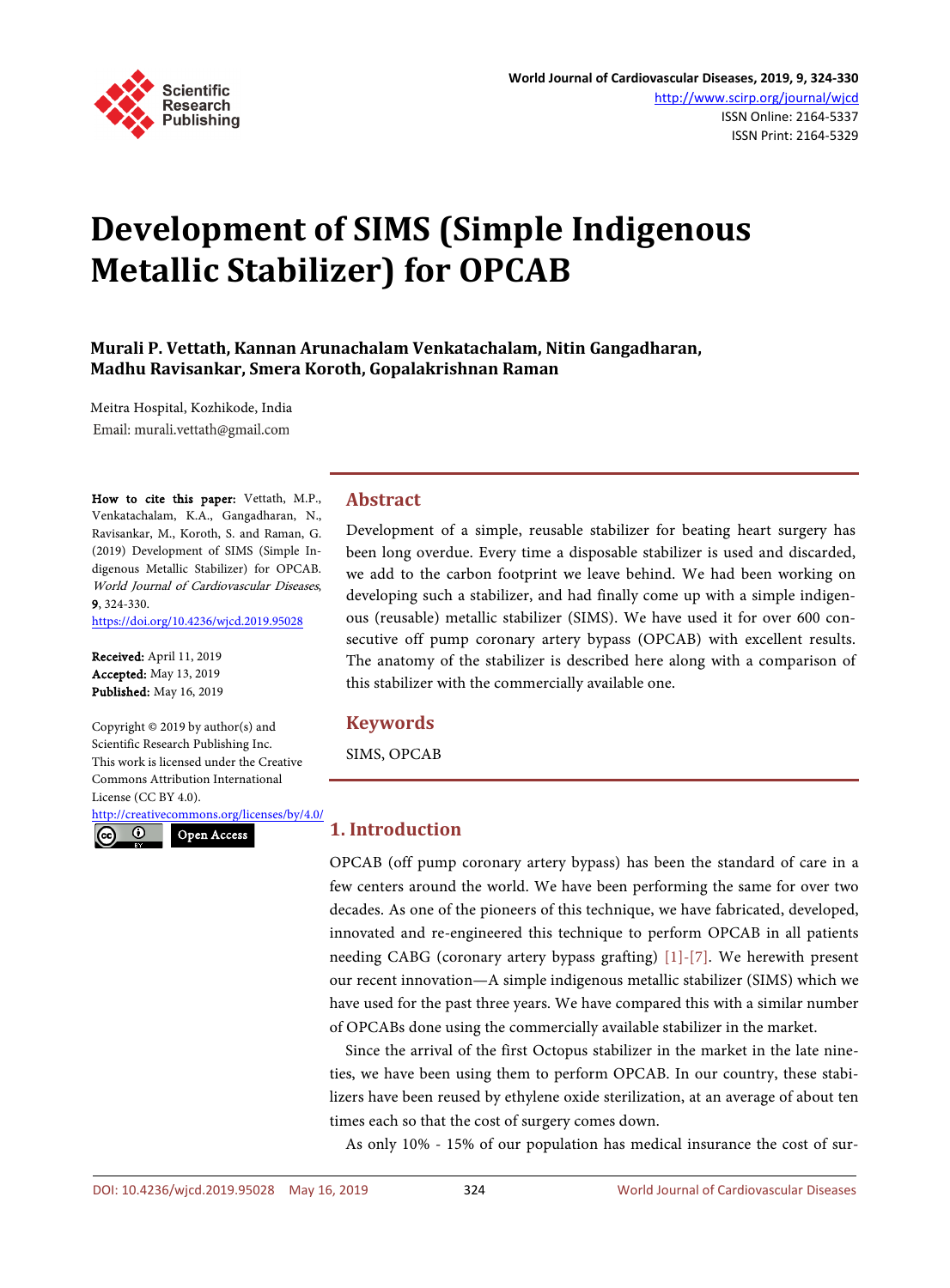gery is usually borne by the individual. Hence bypass surgeries becomes in affordable unless the cost is contained. It has been our endeavor to bring down the cost of cardiac surgery to the minimum, and the development of SIMS has definitely made it possible in a big way.

# **2. Materials and Method**

Since 2015, we had started using our SIMS and by the end of 2018 we have used them in over 600 OPCABs. We have compared this with a similar 600 OPCABs performed using the commercially available Maquet stabilizers which we have been using for the last ten years. We have compared the ability of these two stabilizers in performing anastomosis in all the walls of the heart and to perform the grafts on all the coronary arteries we needed to graft. The comparative chart is provided in [Table 1.](#page-2-0) We have noticed that both the stabilizers have been proficient in stabilizing in every region of the heart and once we started off with using SIMS, we have never ever had to go back on to these commercially available stabilizers ever again. The way to use this stabilizer is shown in the link provided in the last paragraph.

The interesting aspect is that we have used only two sets of SIMS stabilizers all through to perform these 600 OPCABs, without any need to replace them, and that its still being used. The only part that has to be changed every 5 to 10 cases was the stabilizer pods [\(Photo 1\)](#page-3-0).

SIMS (simple indigenous metallic stabilizer)

The SIMS comes as a combo device [\(Photo 2\)](#page-3-1), which is made of a sternal spreader with a railing on both sides [\(Photo 3\)](#page-3-2) over which a vertical two inch metallic rod [\(Photo 4\)](#page-4-0) could be fixed with a screw and its position could be moved according to the position of the coronary artery which needed to be bypassed. Over this metal rod, we have the stabilizer rod that is fixed at its base with another clamp, which in turn could be moved over the metal rod to which ever position we need. The stabilizer rod is in fact a curved metallic tube which houses another curved metal rod inside. The curved outer tube has a distal metal end that holds a housing in which the pod head [\(Photo 5\)](#page-4-1) could be moved around. This housing has three slots which allows the pod to move in them until it is positioned. The proximal end of the outer tube has a screw which when screwed, would tighten the inner rod. The inner rod at its distal end is convex and this moves on the concave end of the interlocking rod in front of it. The interlocking rod is the crux of the stabilizer (sent for patenting). This is a half a centimetre piece of metal which is concave on both ends. The proximal concave end allows the metal rod to push it forward or distally, and the distal concave bit allows the head of the pod to rest on it. Hence when the pod is placed parallel to the coronary artery, we first tighten the rod in the intended position and the pod is positioned by tightening the screw at the proximal end. This screw in turn pushes the inner rod forward, which in turn pushes the interlocking rod which tighten and stabilizes the head of the pod in the desired position. This once positioned is so stable that it does not move at all. The pod has suckers like in the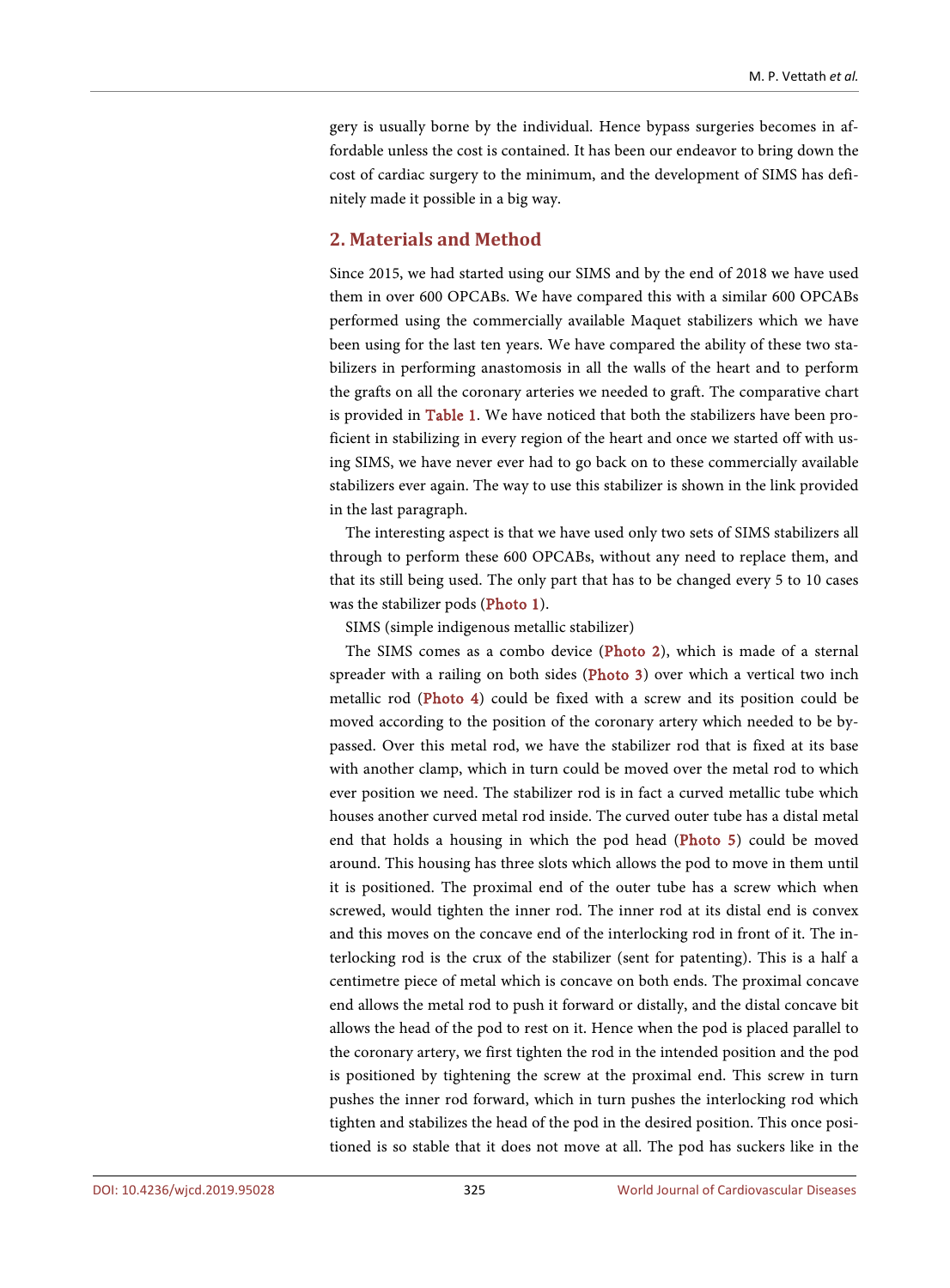<span id="page-2-0"></span>

|  | Table 1. Showing comparison of maquet stabilizer with SIMS. |  |
|--|-------------------------------------------------------------|--|
|--|-------------------------------------------------------------|--|

|                                               | $\it Vessels$                   | Maquet                  | <b>SIMS</b>             |
|-----------------------------------------------|---------------------------------|-------------------------|-------------------------|
| Total Number of OPCAB Patients                |                                 | 600                     | 600                     |
| $\rm Male$                                    |                                 | 531                     | 514                     |
| Female                                        |                                 | 69                      | 86                      |
|                                               | ${\rm LAD}$                     | 589                     | 592                     |
|                                               | SVG TO LAD                      | $\overline{c}$          | $\boldsymbol{0}$        |
|                                               | Diagonal                        | 3                       | $\mathfrak{Z}$          |
| $\rm LIMA$                                    | <b>PDA</b>                      | $\boldsymbol{0}$        | $\mathbf{1}$            |
|                                               | ${\rm OM}$                      | 3                       | $\boldsymbol{2}$        |
|                                               | <b>RAMUS</b>                    | $\mathfrak{Z}$          | $\overline{2}$          |
| Total LIMA                                    |                                 | 600                     | 600                     |
| RIMA                                          | <b>LAD</b>                      | $\mathbf{1}$            | $\overline{2}$          |
|                                               | $\mathop{\rm OM}\nolimits$      | $\boldsymbol{0}$        | 5                       |
|                                               | Distal CX                       | $\mathbf{1}$            | $\overline{\mathbf{4}}$ |
| RADIAL                                        | <b>PDA</b>                      | $\boldsymbol{0}$        | $\mathbf{1}$            |
|                                               | $\mathop{\rm OM}\nolimits$      | $\boldsymbol{0}$        | $\mathbf{1}$            |
|                                               | ${\rm LAD}$                     | $\boldsymbol{2}$        | $\boldsymbol{0}$        |
|                                               | Diagonal                        | 185                     | 210                     |
|                                               | RI                              | 96                      | 104                     |
|                                               | OM                              | 370                     | 422                     |
| $\mathrm{SVG}$                                | $\rm Distal\, CX$               | 105                     | 59                      |
|                                               | Acute Marg                      | $14\,$                  | $\overline{4}$          |
|                                               | $\rm RCA$                       | 17                      | 15                      |
|                                               | $\rm PDA$                       | 289                     | 301                     |
|                                               | PLV                             | 59                      | 90                      |
| Total SVG                                     |                                 | 1137                    | 1205                    |
| $_{\rm CKD}$                                  |                                 | 68 (11.3%)              | 77 (12.8%)              |
| IABP                                          |                                 | 25 (4.16%)              | $4(0.6\%)$              |
| Mortality                                     |                                 | $4(0.6\%)$              | $2(0.3\%)$              |
| Post OP Ventilation HRS (Average)             |                                 | 11,364 (19.34 HRS)      | 11,246 (18.14 HRS)      |
|                                               | Costing                         | 37 (@1000usd per piece) |                         |
|                                               | Purchased Quantity (Cost for 1) |                         | 2 SET-with 20 PODS      |
| Total Cost for Stabilizer                     |                                 | USD-37,000/-            | USD-4000/-              |
| Total Cost For 2 Spreader                     |                                 | USD -11,500/-           | Comes with stabilizer   |
| Grand Total                                   |                                 | USD-48,500/-            | USD-4000/-              |
| IN per Centage<br>$\rm SIMS$<br><b>MAQUET</b> |                                 |                         |                         |
| Male                                          | 88.50%                          | Male                    | 85.66%                  |
| $\mbox{Female}$                               | 11.50%                          | Female                  | 14.34%                  |
| $\mathop{\mathrm{CKD}}$                       | 11.33%                          | CKD                     | 12.83%                  |
| Conversion                                    | $0.00\%$                        | Conversion              | 0.00%                   |
| ${\rm IABP}$                                  | 4.16%                           | IABP                    | 0.60%                   |
| Average No. of Grafts                         | 2.89                            | No. of Grafts           | $3.0\,$                 |
| Mortality                                     | 0.60%                           | Mortality               | 0.30%                   |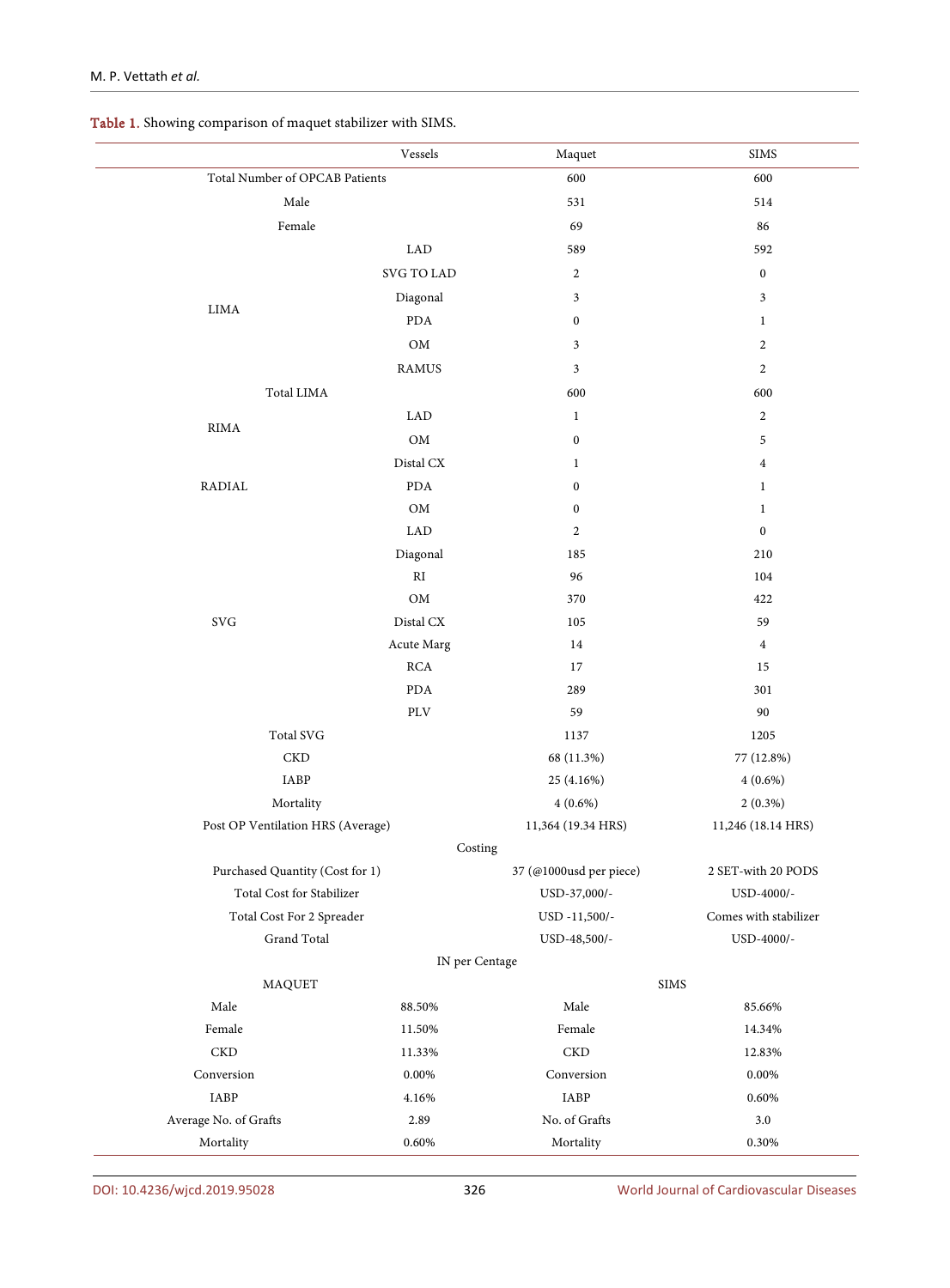<span id="page-3-0"></span>

Photo 1. SIMS (simple indigenous metallic stabilizer).

<span id="page-3-1"></span>

Photo 2. SIMS, a combo device.

<span id="page-3-2"></span>

Photo 3. Sternal spreader with a railing on both sides.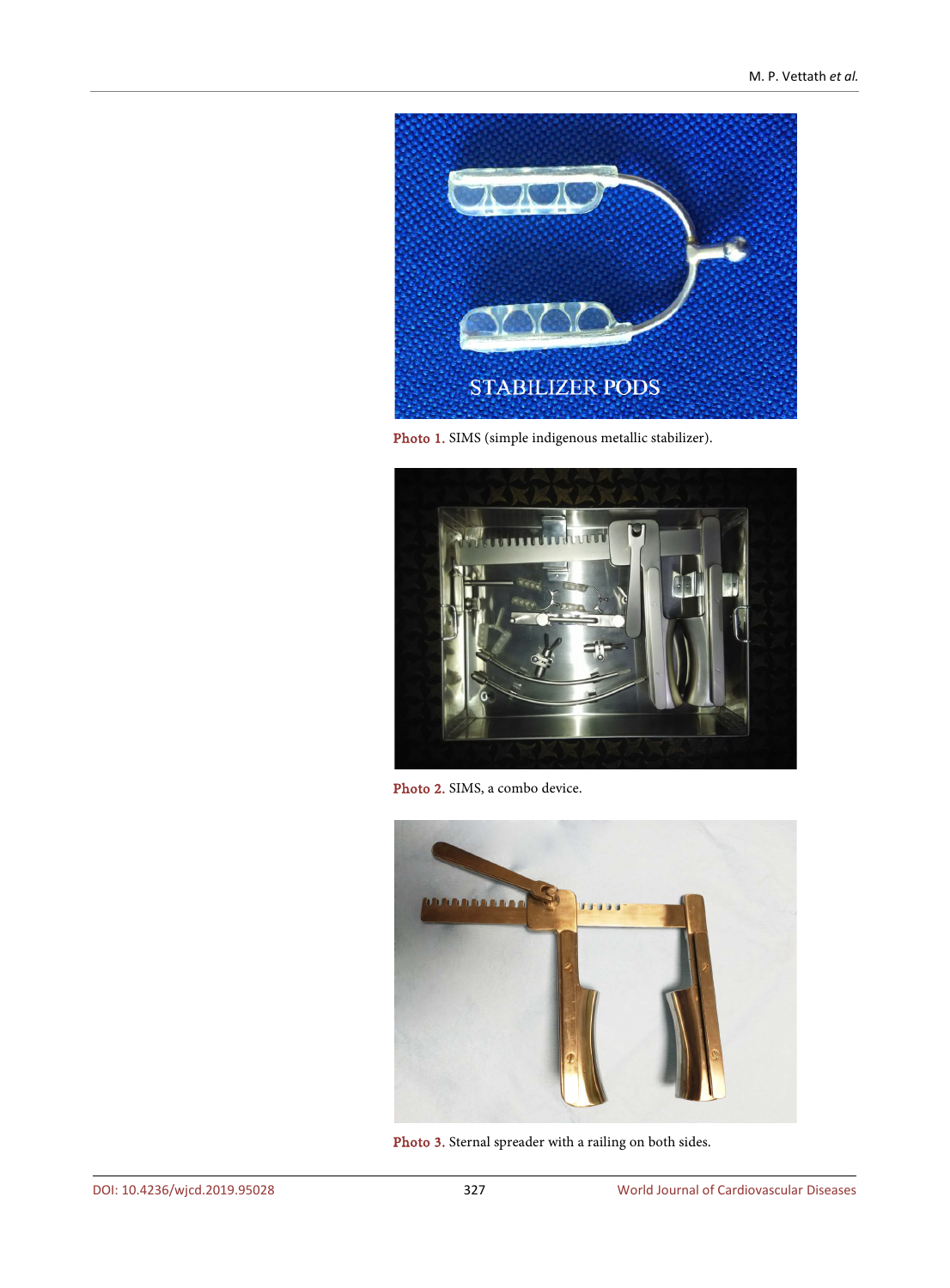<span id="page-4-0"></span>

Photo 4. Vertical two inch metallic rod.

<span id="page-4-1"></span>

Photo 5. The stabilizer rod.

conventional stabilizers, which could be attached to the suction apparatus and used as suction stabilizer as well. Over time, once we get used to the stabilizer we can avoid the suction unless it is absolutely needed.

# **3. Results**

When we compared the 600 patients who underwent OPCAB using our SIMS with an equal number of patients who had OPCAB done using Maquet stabilizer, we found that there were no significant difference in any of the clinical parameters we compared. In fact, we noticed that the male, female ratio were similar in both the groups. The target vessel grafted and the conduits used were also similar in both the groups. The only factor we noticed in the clinical data was that there was a significant number of patients who had IABP use in the Maquet group compared to the SIMS group. Though none of these patients had to be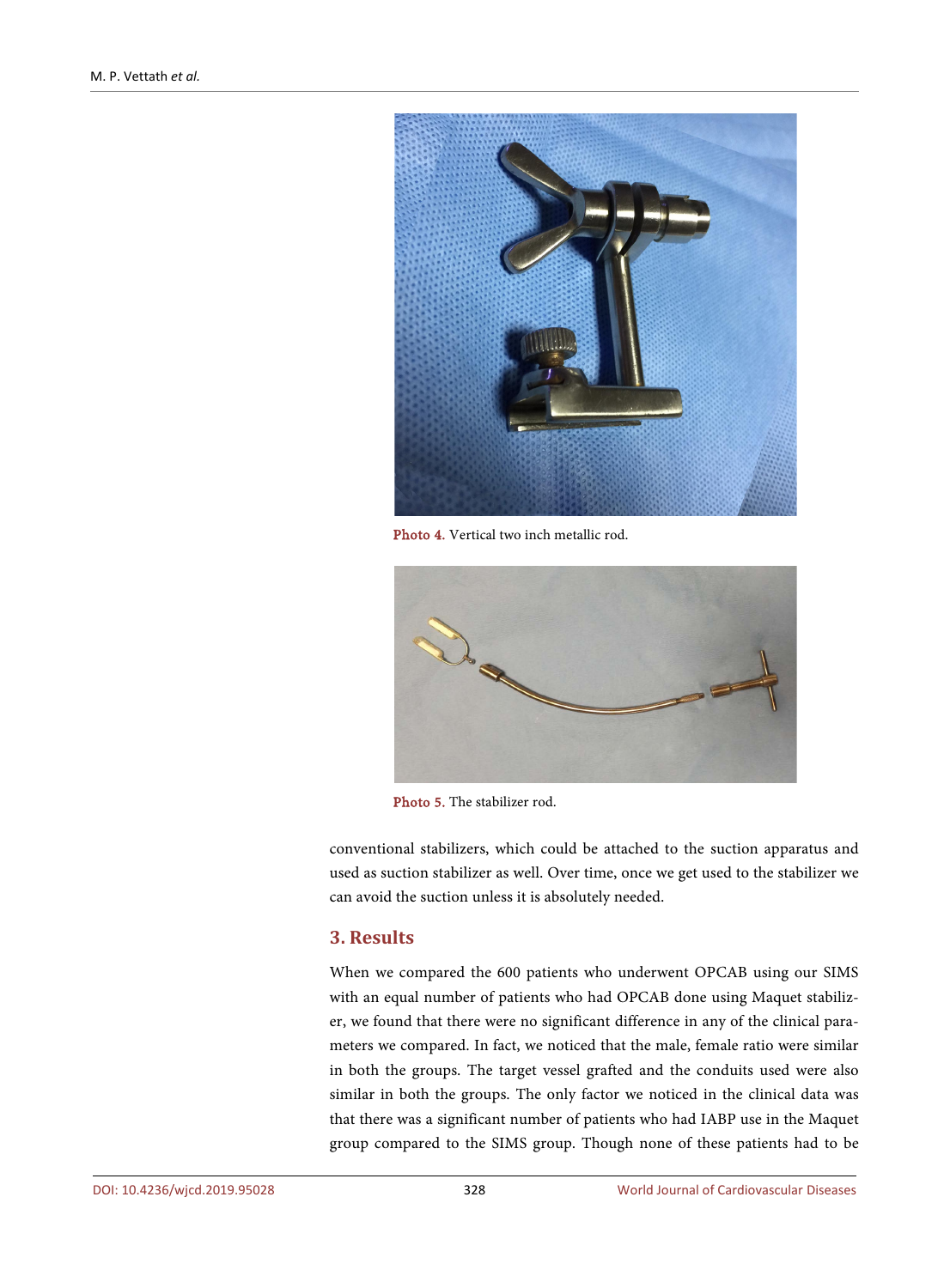converted on to the heart lung machine. In fact we had published our last data on our OPCABs which showed that over the last ten years we have had no conversions on to the Cardio-pulmonary bypass so far [\[8\].](#page-6-2)

# **4. Discussion**

OPCAB surgery started in the early nineties after Buffalo (1985) and Benetti (1991) reported their individual papers on how they had been able to perform coronary bypass surgery without going on the heart lung machine [\[9\]](#page-6-3) [\[10\].](#page-6-4)  These publications stimulated our group to start performing OPCABs in all patients who had to undergo CABG. The Utrecht group published (1996) their seminal article after which the name Octopus became a name synonymous with beating heart surgery [\[11\].](#page-6-5) This was the first commercially available stabilizer that was available to perform OPCAB in all the coronary arteries around the heart. After that many disposable stabilizers came into the market and have remained so far. But the need to be able to reuse and recycle these stabilizers made us research for developing an indigenous reusable metallic stabilizer which could be used as any surgical steel instrument [\[12\].](#page-6-6)

Development of this stabilizer actually brought down our carbon foot print significantly that the last 600 odd patients could undergo OPCAB with the same device and only the pods have been changed frequently. Hence apart from saving on cost incurred per patient, it has also improved our expertise to perform such surgeries. Hence with increasing expertise in OPCAB surgery, we hope that this type of instrumentation would be able to make inroads into developing this specialty and that after a decade on pump CABG would be a thing of the past.

We have also uploaded videos which how SIMS has been used by us in different positions of the heart in youtube. That can be seen on clicking this link or copy pasting this. The youtube link is

<https://www.youtube.com/playlist?list=PLmvb6npEfabinhlatq8IYLBz8WlHo8bu1>.

# **Acknowledgements**

We would like to acknowledge the work done by Mr. Arun, who had diligently provided the data work and Mr Bipin, who, worked on the page setting and the photograph. Mr Gopalakrishnan of G&S industries has been the man who made the first Prototype and now the final version on which the stabilizer is now ready for manufacturing. Would like to acknowledge him for his perseverance and hard work, without which this SIMS would not have materialized. Also acknowledging the input of Mr Saiju, our surgical asst. and Mr Jayaprakash, our chief perfusionist, who has spend time with us in developing this product.

# **Conflicts of Interest**

The author declares no conflicts of interest regarding the publication of this paper.